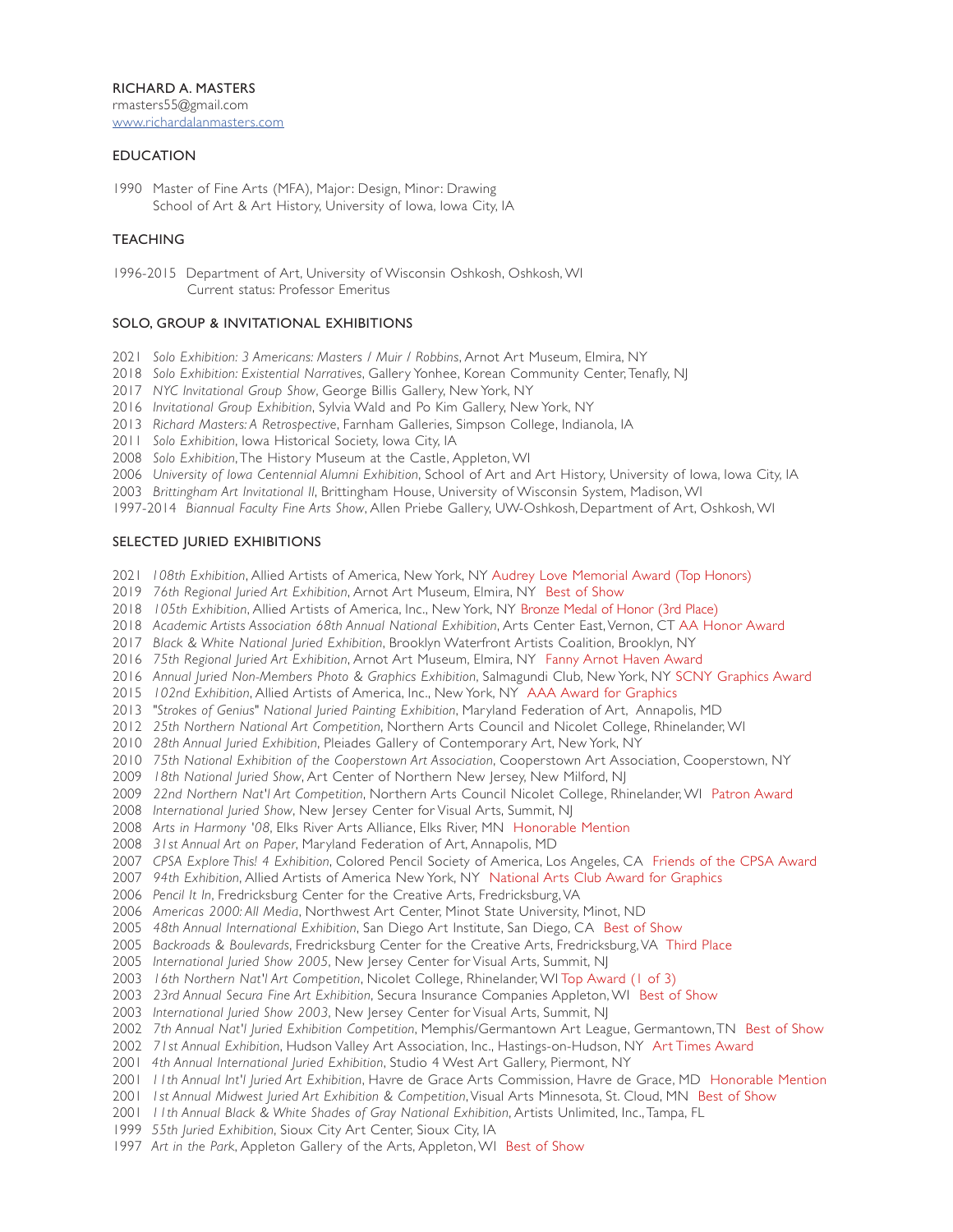## DESIGN WORK

2004-current

Artistic Infusion Program Artist, United States Mint, Department of the Treasury, Washington, DC

*\** Currently assisting the Mint in the creation of new designs for United States coins and medals.

Design credits to date:

Coins

- *\* 2021 American Liberty High Relief Gold Coin Reverse*
- *\* 2020 American Innovation (Connecticut) One Dollar Reverse*
- *\* 2020 America the Beautiful Quarters® (AtB) Salt River Bay National Historical Park (U.S. Virgin Islands) Quarter Reverse*
- *\* 2020 AtB National Park of American Samoa (American Samoa) Quarter Reverse*
- *\* 2019 American Innovation (Pennsylvania) One Dollar Reverse*
- *\* 2019 American Liberty High Relief Gold Coin and Silver Medal Obverse*
- *\* 2019 American Legion 100th Anniversary Commemorative Half Dollar Obverse*
- *\* 2019 American Legion 100th Anniversary Commemorative Half Dollar Reverse*
- *\* 2018 AtB Apostle Islands National Lakeshore (Wisconsin) Reverse*
- *\* 2017 AtB Effigy Mounds National Monument (Iowa) Reverse*
- *\* 2016 Presidential Dollar Ronald Reagan Obverse*
- *\* 2016 First Spouse Ten-Dollar Gold Pat Nixon Obverse*
- *\* 2016 First Spouse Ten-Dollar Gold Pat Nixon Reverse*
- *\* 2015 U.S. Marshals Commemorative Silver Dollar Obverse*
- *\* 2015 First Spouse Ten-Dollar Gold Mamie Eisenhower Obverse*
- *\* 2014 First Spouse Ten-Dollar Gold Lou Hoover Reverse*
- *\* 2013 5-Star Generals Commemorative Silver Dollar Obverse*
- *\* 2013 First Spouse Ten-Dollar Gold Helen Taft Reverse*
- *\* 2012 Star-Spangled Banner Commemorative Five-Dollar Gold Reverse*
- *\* 2011 First Spouse Ten-Dollar Gold Julia Grant Reverse*
- *\* 2011 Medal of Honor Commemorative Silver Dollar Reverse*
- *\* 2011 United States Army Commemorative Silver Dollar Obverse*
- *\* 2011 Native American (Wampanoag Treaty) Golden Dollar Reverse*
- *\* 2009 Northern Mariana Islands Quarter Reverse*
- *\* 2009 Bicentennial Lincoln Cent (Log Cabin) Reverse*
- *\* 2007 Little Rock Central High School Desegregation Commemorative Silver Dollar Obverse*
- *\* 2006 50-States Quarters® Nebraska Reverse*

## Medals

- *\* 2020 Merrill's Marauders Congressional Gold Medal Reverse*
- *\* Armed Forces Silver Medal (United States Coast Guard) Obverse*
- *\* American Veterans Silver Medal Reverse*
- *\* Barack Obama 1st Term Presidential Bronze Medal Obverse*
- *\* 2013 First Special Service Force Congressional Gold Medal Reverse*
- *\* 2010 Muhammad Yunus Congressional Gold Medal Reverse*
- *\* George W. Bush 2nd Term Presidential Bronze Medal Reverse*
- *\* 2008 Comanche Code Talkers Congressional Gold Medal Obverse*

# COLLECTIONS

#### Numismatic

Abraham Lincoln Birthplace National Historical Park, Hodgenville, KY Barack Obama, 44th President of the United States Comanche Nation Headquarters, Comanche County, OK Command and General Staff College Foundation, Fort Leavenworth, KS